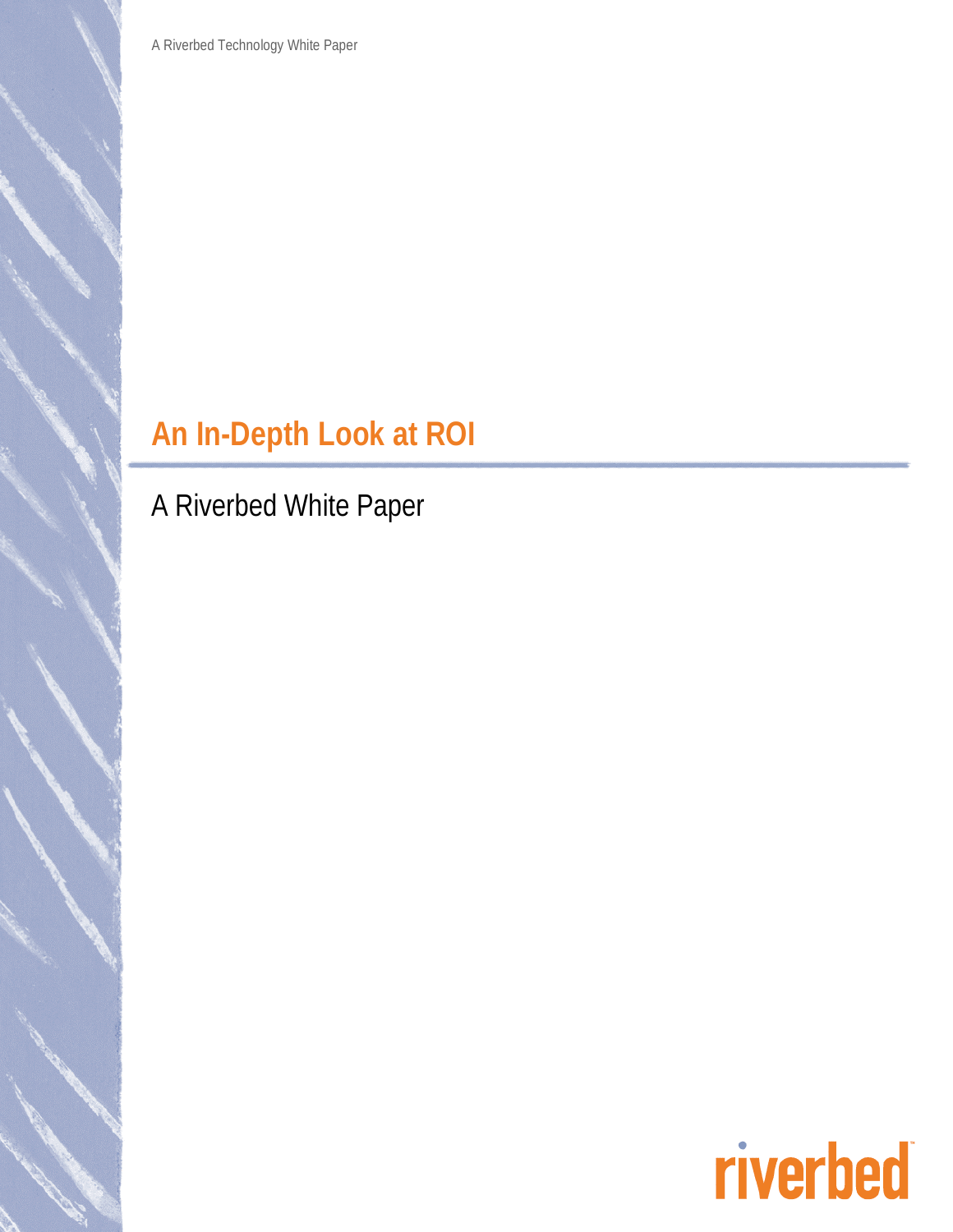# **INTRODUCTION — DOING THINGS DIFFERENTLY**

As the economy turns sour, and IT budgets remain flat or get reduced, doing more with the infrastructure you have has never been more important. But investing even more money in the same old networking infrastructure, storage, servers and bandwidth is not going to help you reach your strategic goals. Riverbed offers a compelling and powerful return on investment in hard dollars, and a way to leap past the obstacles preventing you from reaching your IT objectives.

Here are just some of the ways our Steelhead appliances can help your company save real money today:

- **Save WAN Bandwidth***.* Avoid upgrading expensive WAN links to branch offices, or decommission expensive overprovisioned links around the world.
- **Consolidate IT Infrastructure.** Reduce or eliminate complex and outdated branch office IT infrastructure through server consolidation — less servers and software to backup, patch, protect & manage.
- **Lower IT Services Costs.** Reduce or eliminate your outsourced server management bill at branch offices.
- **Reduce Media Management Costs.** Reduce or eliminate off-site media management / data storage for most sites around the world.
- **Enable Datacenter Consolidation.** Make your data center consolidation project more successful by helping you avoid degradation in end-user application performance after local data centers are eliminated. This can also reduce your real estate investments and operating expenses.
- **Reduced Real Estate Expenses.** By enabling more people to work from home with the same LAN-like experience, you can radically reduce the office space required to support your business.
- **Reduce RTO / RPO.** Improve your business continuity process by accelerating backup and replication which means shorter RTO and RPOs across longer distances, without adding more expensive bandwidth.
- **Reduce Power and cooling Requirements.** Reduce power and cooling requirements by having fewer servers in branches, fewer data centers and getting better utilization out of fewer centralized servers.
- **Reduce Business Travel.** Reduce travel requirements by making global collaboration over long distances to really work well, even for data-intensive CAD / CAE apps.
- **Reduced Facilities Costs.** Reduce facilities expense by making enterprise applications work for home-based workers just like they do at headquarters — which allows more people to work from home.

### **Results: 61% IRR; \$3 Million NPV; a One Year Payback — Without Counting any "Soft Benefits"**

Riverbed can help you simplify and consolidate your IT infrastructure, improve security and business continuity plans, save money and at the same time, improve the performance of your applications. This paper shows how a hypothetical mid-sized enterprise with 230 sites around the world can achieve a 61% IRR and \$3 million NPV on a Riverbed deployment, and get payback in 1 year — *without considering any soft benefits at all*. When those soft are taken into account, the ROI can be much higher.

While this paper is focused specifically on cost savings, those same Steelhead appliances you deploy to save money will also help you in two other key areas: "business agility" and productivity. Business Agility is simply the notion that your business should not be tied down by your data and infrastructure. If you need to open a new branch in Asia, you should be able to do that without thinking about whether you need to build a local data center to support it. You should be able to do it without thinking about the risks of storing data in-country. Riverbed gives you the performance that makes you agile — able to respond to business conditions as quickly as possible.

Even if you don't consider the monetary value of those aspects of a Riverbed deployment today, you will reap the benefits anyway; you can dramatically simplify your IT infrastructure and at the same time prepare your organization to meet the future needs of the business. At the same time, you'll be helping your business users become more productive, collaborate better and deliver products and services faster.

## **Doing More with Less**

From networking to storage, and from data centers to mobile workers, we can help you get as much as possible out of the investments you have already made over the last five to ten years. In fact, we can not only do that, but actually help you do more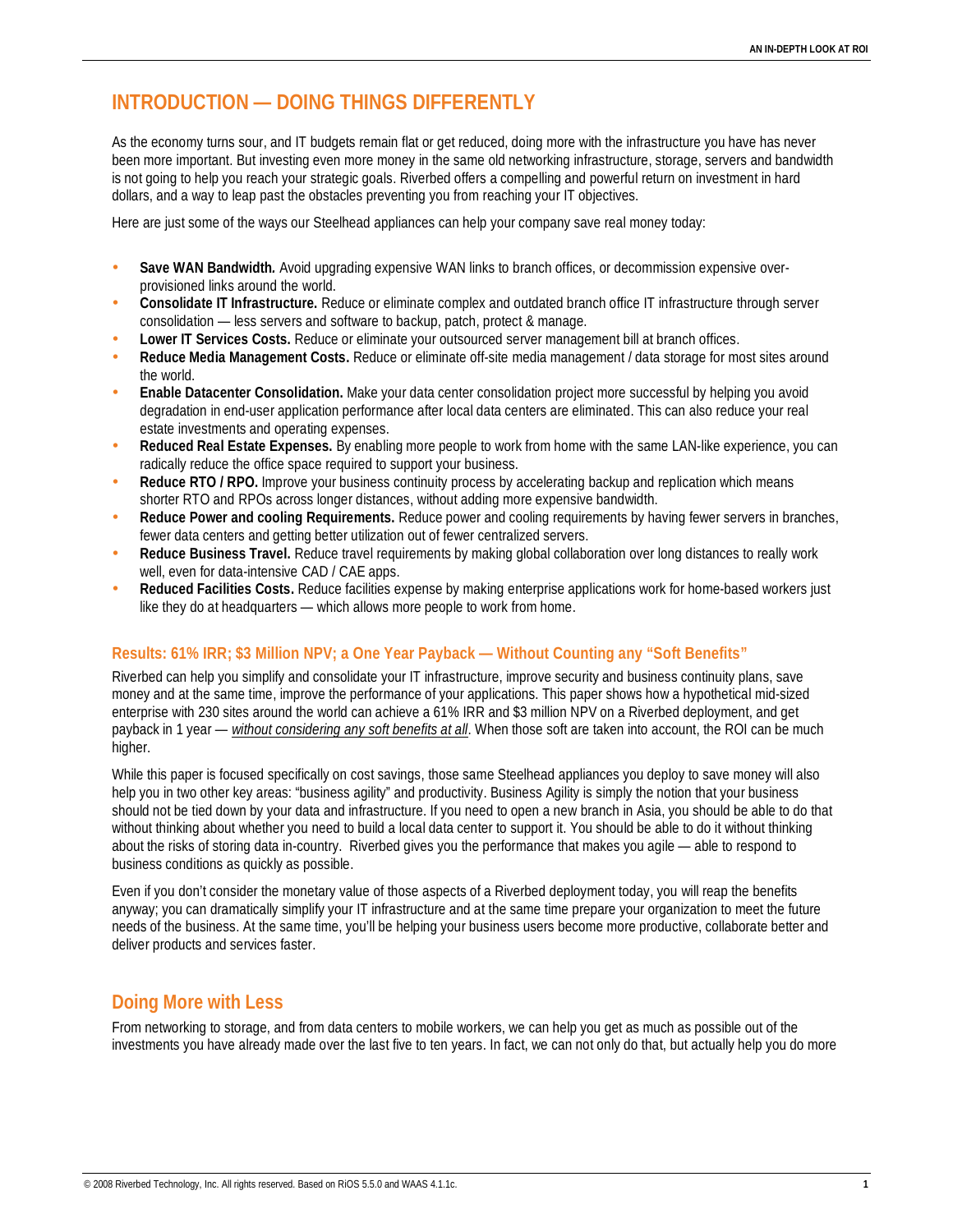with less: less servers, less bandwidth, fewer replicated databases, less storage, less power consumption. In the near future, we'll also be helping you store less data with our new product known as Atlas™ which will be introduced in the 1<sup>st</sup> half of 2009.<sup>1</sup>

This paper details exactly how an enterprise can save hard dollars by deploying Riverbed's solutions, and at the same time improve performance of key applications which further improves the return on investment. The ROI is based on a 230 site deployment of Riverbed equipment, along with 2,500 concurrent Steelhead Mobile licenses which should support up to 10,000 mobile users (Riverbed's award winning mobile client version of its RiOS software2)

# **Summary of Three Year ROI**

The return on investment has many components, and they are all detailed in this paper.

To give you a preview, the summary is shown here for this deployment. Since different people use a variety of metrics to measure ROI, we look at it in three ways:

- **1. Net Present Value** (NPV) of the project A positive value (greater than zero) generally means that the project should be undertaken. Of course the NPV depends on the discount rate used to calculate the present value of future cash flows; in this model we used 7%. In more normal economic times we might use 10% or 12%, but returns are lower today than before, so a lower discount rate may be justified.
- **2. Internal Rate of Return** (IRR). The IRR is the actual return on investment for a given set of future cash flows — it's essentially what you expect to "earn" by investing in the project.
- **3. Payback Period** Payback is the simplest method, and a popular one. Basically it compares the up-front investment against the dollar return, and simply measures how long it takes to recoup the investment.

#### *A note on productivity and other "soft" ROI components*

*We have not included any "soft" benefits in this ROI calculation although many Riverbed customers purchase our products primarily to improve application performance and productivity — but we understand that calculating the ROI on those soft benefits can be difficult. However, in your own thinking about the benefits of Riverbed's solutions, those soft benefits should be included because they may end up being the primary reason for purchasing. There is more information about the soft benefits later in this paper.*

| ROI Summary for 234 site deployment      | (Up Front)    | Year 1        | Year 2       | Year 3       |
|------------------------------------------|---------------|---------------|--------------|--------------|
| <b>Total Annual Cash Flow</b>            | (\$3,386,808) | \$3,395,254   | \$2,173,072  | \$1,892,813  |
| Present Value of Cash Flows              | (\$3,386,808) | 3,086,594.91  | 1,795,927.40 | 1,422,098.28 |
| Net Present Value (NPV) of Project       | \$2,917,813   |               |              |              |
| Internal Rate of Return (IRR) of Project | 61%           |               |              |              |
| Payback Period                           | 12.0          | <b>Months</b> |              |              |

*Note: These results are based on a hypothetical, but realistic, set of assumptions about costs of bandwidth, servers and other factors. If you are interested, Riverbed can provide you with the ROI model used to calculate these results.* 

In this project, again ignoring all soft benefits - *which would add significantly to the return on investment* — the NPV is \$3.1 million. The internal rate of return (IRR) is 61%, well over any conceivable internal hurdle rate used to evaluate capital projects, and the payback is just under one year. At the end of this paper we'll describe the other softer, because they should not be ignored in the final decision. Even in very difficult economic times this is a compelling proposition.

# **Up Front Investment**

The up-front investment is based on the list price of enough appliances to fully deploy the hypothetical enterprise across 230 sites. The price we used is the list price, less 10%, of Riverbed's products, along with the expected support and service costs over a three year period. The price you pay depends on which partner or reseller you work with to buy our products, and what services they provide, so your price will obviously vary from this hypothetical example. In this scenario, the customer deployed a variety of Steelhead appliances at all of their sites, for a total up front investment of \$3.4 million.

The specific models deployed in this scenario were:

<sup>&</sup>lt;sup>1</sup> Atlas is a new class of appliance that will deduplicate primary file storage, which will reduce file storage requirements by 3 to 10-fold. Atlas will be available sometime during the first half of 2009.

<sup>&</sup>lt;sup>2</sup> RiOS stands for Riverbed Optimization System, the underlying software that powers both Steelhead appliances and Steelhead Mobile.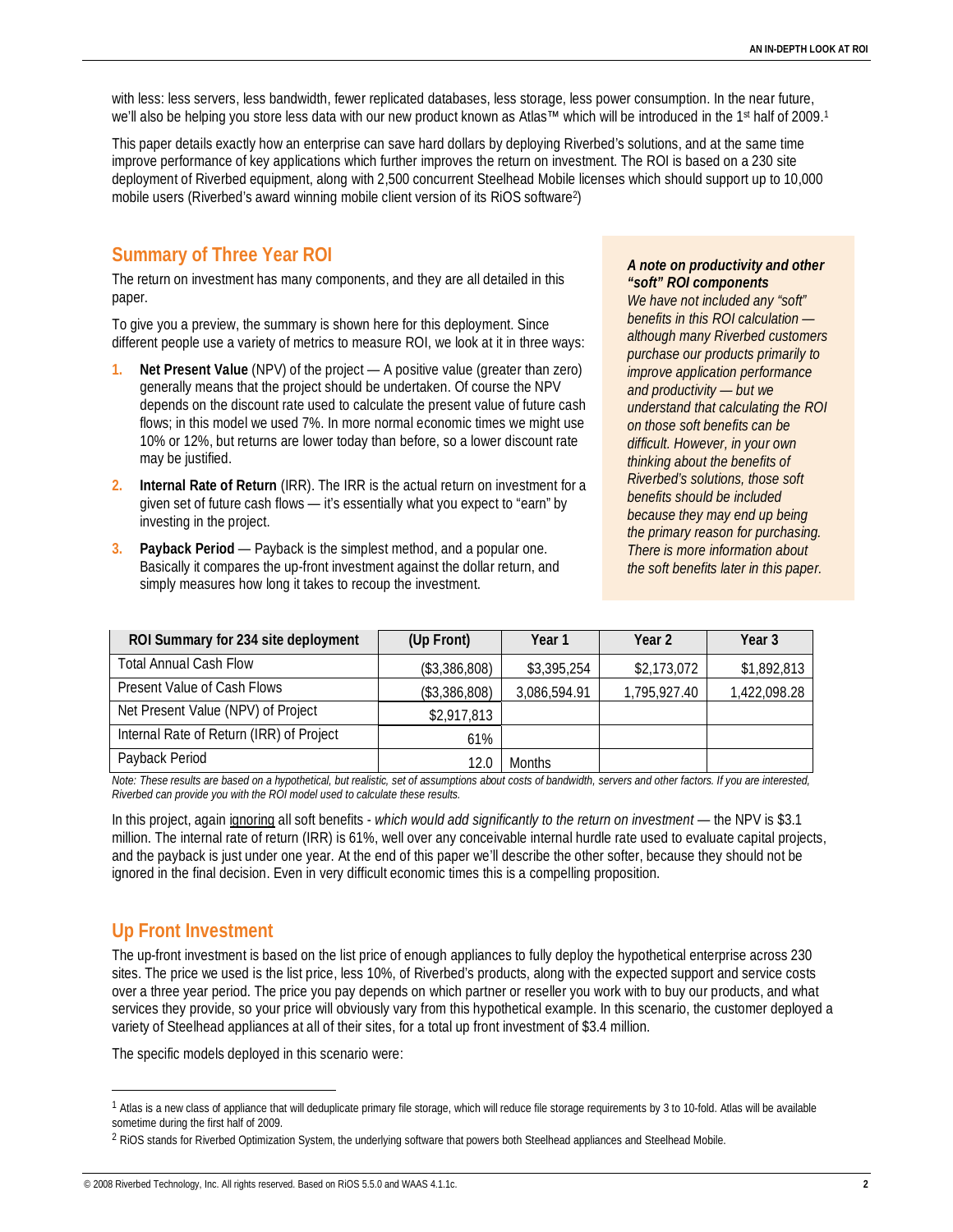| <b>Small Branch Offices</b>                              |  |  |  |
|----------------------------------------------------------|--|--|--|
| Steelhead 200                                            |  |  |  |
| Steelhead 250-M                                          |  |  |  |
| Steelhead 520                                            |  |  |  |
| Steelhead 550-M                                          |  |  |  |
| <b>Medium Branch Offices</b>                             |  |  |  |
| Steelhead 550-H                                          |  |  |  |
| Steelhead 1020                                           |  |  |  |
| Steelhead 1050-H                                         |  |  |  |
| Large Branch Offices / Regional Data Centers             |  |  |  |
| Steelhead 2050-H                                         |  |  |  |
| <b>Primary Data Centers</b>                              |  |  |  |
| Steelhead 6020                                           |  |  |  |
| Interceptor Model 9200                                   |  |  |  |
| (TCP Load balancers - HA configuration)                  |  |  |  |
| <b>Steelhead Mobile Controllers</b>                      |  |  |  |
| (2 units to support up to 4,000 concurrent mobile users) |  |  |  |
| <b>Central Management Console</b>                        |  |  |  |
| To manage up to 500 Steelhead appliances from one place  |  |  |  |

Obviously with 26 different models of Steelhead appliances (as of November, 2008), there are many different options for you to consider — the exact models deployed at your company will depend on the bandwidth to your sites, the number of employees, the types of applications used (different applications have different workloads) and other factors. Riverbed's sales engineers and partners will work with you to specify the appropriate models for your business.

The ongoing annual support charges for this deployment are assumed to be 18% of the list price of the products.

## **ROI Components**

#### **Bandwidth savings**

The easiest benefit to quantify is bandwidth. Many enterprises incur significant bandwidth costs, especially if they have many remote branches, operate overseas, use satellite links (or all three). One of the key technologies in Riverbed's solutions is data deduplication, which eliminates all redundant WAN traffic — in many companies that can be 60% to 95% of the data, and in disaster recovery applications it can be as high as 98% because the data is so repetitive day to day.

The financial savings comes in two ways:

- **1. Avoid the cost of regular bandwidth upgrades.** Riverbed has many customers who have avoided bandwidth upgrades completely since purchasing Steelhead appliances. Some of those customers purchased their gear three or four years ago, and despite the growth in their companies, the increase in data and in data intensity of their applications, they have been able to avoid buying more bandwidth from carriers.
- **2. Decommissioning (turning off) over-provisioned links.** Perhaps less common, but still a regular occurrence, is for customers do reduce the bandwidth of links to branch offices. Many times network managers have purchased more bandwidth in an effort to improve application performance, only to find that it didn't make much difference.3 By deploying Steelhead appliances, many customers find they can get better performance even after reducing the commissioned bandwidth.

The ROI model assumes that the small offices currently pay about \$500 per month for bandwidth, the mid-sized offices pay about \$1,000 per month, and the larger sites about \$3,500 per month. Since many companies pay much more for bandwidth, especially for private WAN connections, trans-oceanic or satellite links, these are conservative assumptions.

We assumed that all branch offices were considering a bandwidth upgrade, and that the upgrade would add 50% to the monthly bandwidth bill. Furthermore, we assumed that by deploying Steelhead appliances you would avoid 100% of the cost of the proposed bandwidth upgrade.

<sup>&</sup>lt;sup>3</sup> See Riverbed's white paper "It's not about the bandwidth" for an explanation of this issue.

<sup>© 2008</sup> Riverbed Technology, Inc. All rights reserved. Based on RiOS 5.5.0 and WAAS 4.1.1c. **3**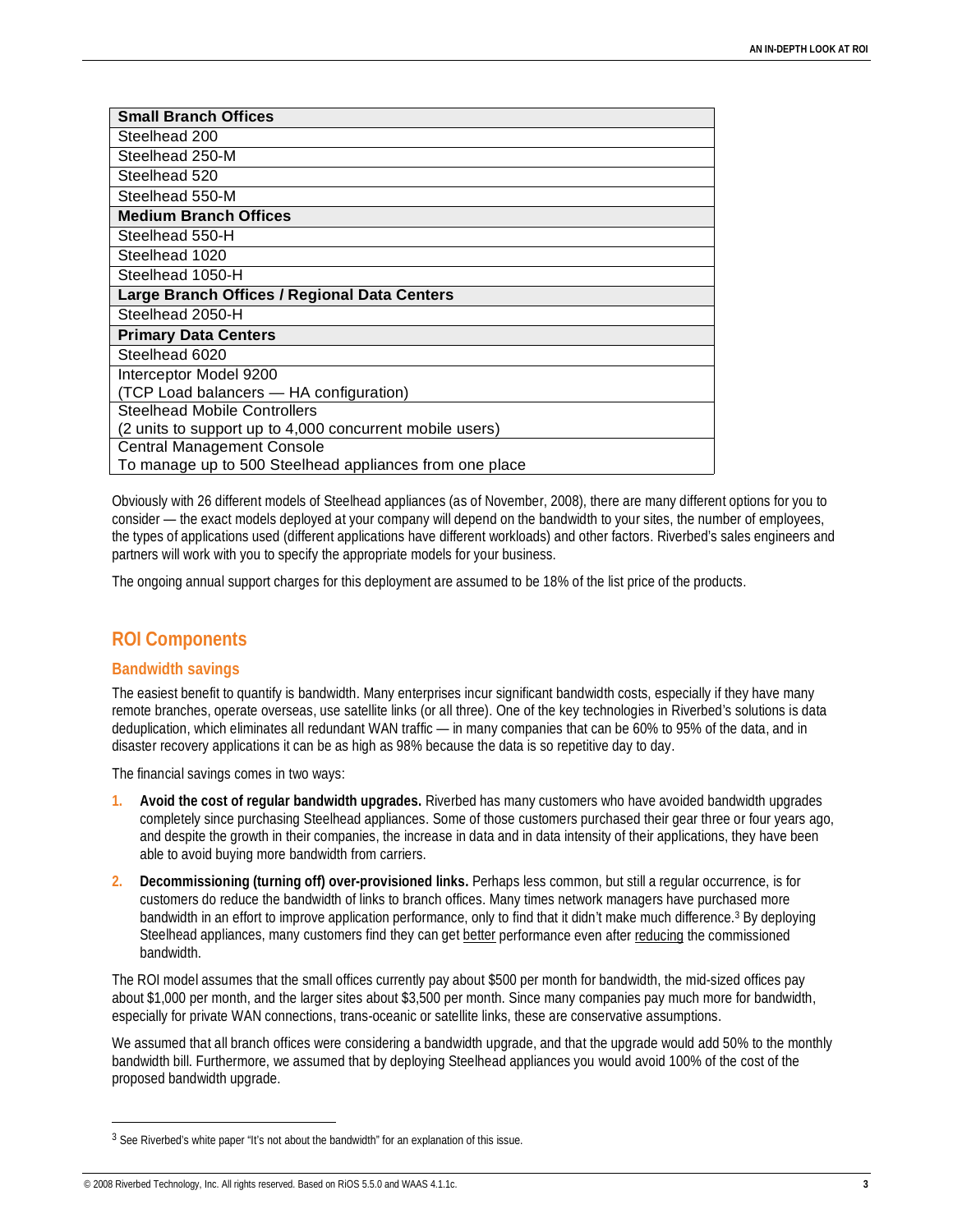#### *Savings on bandwidth cost avoidance: \$4.3 million over three years.*

#### **Branch Office Server Consolidation**

The next key area for savings with Riverbed is on removing some (or all) of your branch office IT infrastructure. Normally, when IT wants to consolidate things like file or email servers, they are doing so for good reasons. For example, servers in branch offices require backing up the data on them; installing, maintaining and protecting software; ensuring that only authorized people have access to the information on those servers; preventing theft of data or hardware; ensuring that backup processes are followed properly, often by non-IT employees who may not appreciate the importance of proper data protection.

By eliminating the effect of distance on application performance, the justification for keeping branch office servers at all is largely gone because end users usually won't notice any more if you those servers are centralized.

There are two complementary approaches to consolidation with Riverbed:

- **1.** Physically remove servers from branch offices and put them in your data center(s) or more likely, move the data or applications that reside on them to more powerful centralized machines in the data center, or:
- **2.** Use the Riverbed Services Platform (RSP)4 to deploy the branch office software directly onto your Steelhead appliances. This latter approach is particularly useful for services that must remain local to the branch like DNS / DHCP, print services, UTM and others.

Either way, you save hard costs immediately and simplify your IT infrastructure which meets your goals, without compromising your user community.

The types of IT infrastructure that can be consolidated includes:

- File servers (Windows or UNIX)
- **Exchange Servers**
- SMS servers
- Specialized content caches (e.g. PLM, content management, etc…)
- Tape auto-loaders or other local backup equipment

The places you can save money directly include

- Hardware replacement costs
- Software licenses & maintenance
- Backup tapes
- Off-site media management / data storage
- Outsourced server maintenance / management
- Local on-line backup services / software
- •

McKinsey estimates that the annual cost of a server is \$6,500 in 2008, and that it will decrease to \$4,700 in 2010 <sup>5</sup> - of that cost, 38% is non-labor cost and 62% is labor. In our model, we used monthly costs of \$200 to \$350 per month (\$2,400 to 4,200 per year) which are conservative compared to McKinsey's estimates.

In addition, you will accrue other benefits that are harder to quantify, yet just as valuable:

- Keeping data in fewer places means lower costs, less complexity and higher security
- Fewer copies of data dramatically reduces the risk of error in multi-user collaborative environments revision control is much easier when there are not multiple copies of files

**Types of infrastructure to be consolidated.** In this ROI model, we made assumptions about only three types of servers that are typically found in branch offices: File servers, Exchange servers and Tape backup autoloaders. We ignored the other types denoted above to keep it manageable; more types of servers in your branch offices, the ROI would be even higher.

**File servers.** We assumed only one file server per branch office. Often there will be several file servers in a single branch, and in larger facilities you may have five to ten or more. This simplifying assumption again makes the ROI in this model very conservative. We assumed that you would consolidate all the file servers in the branch offices.

<sup>4</sup> RSP is a virtualized environment within your Steelhead appliances. You can install software packages on top of the RSP and run them there instead of on a dedicated server in your branch office. RSP requires a separate license, and may require nominal upgrades to disk or memory that are not reflected in this ROI example.

<sup>5</sup> McKinsey Quarterly, Vivek Pandit, October 2008.

http://www.mckinseyquarterly.com/Information\_Technology/Management/A\_fresh\_wind\_for\_offshoring\_infrastructure\_management\_2217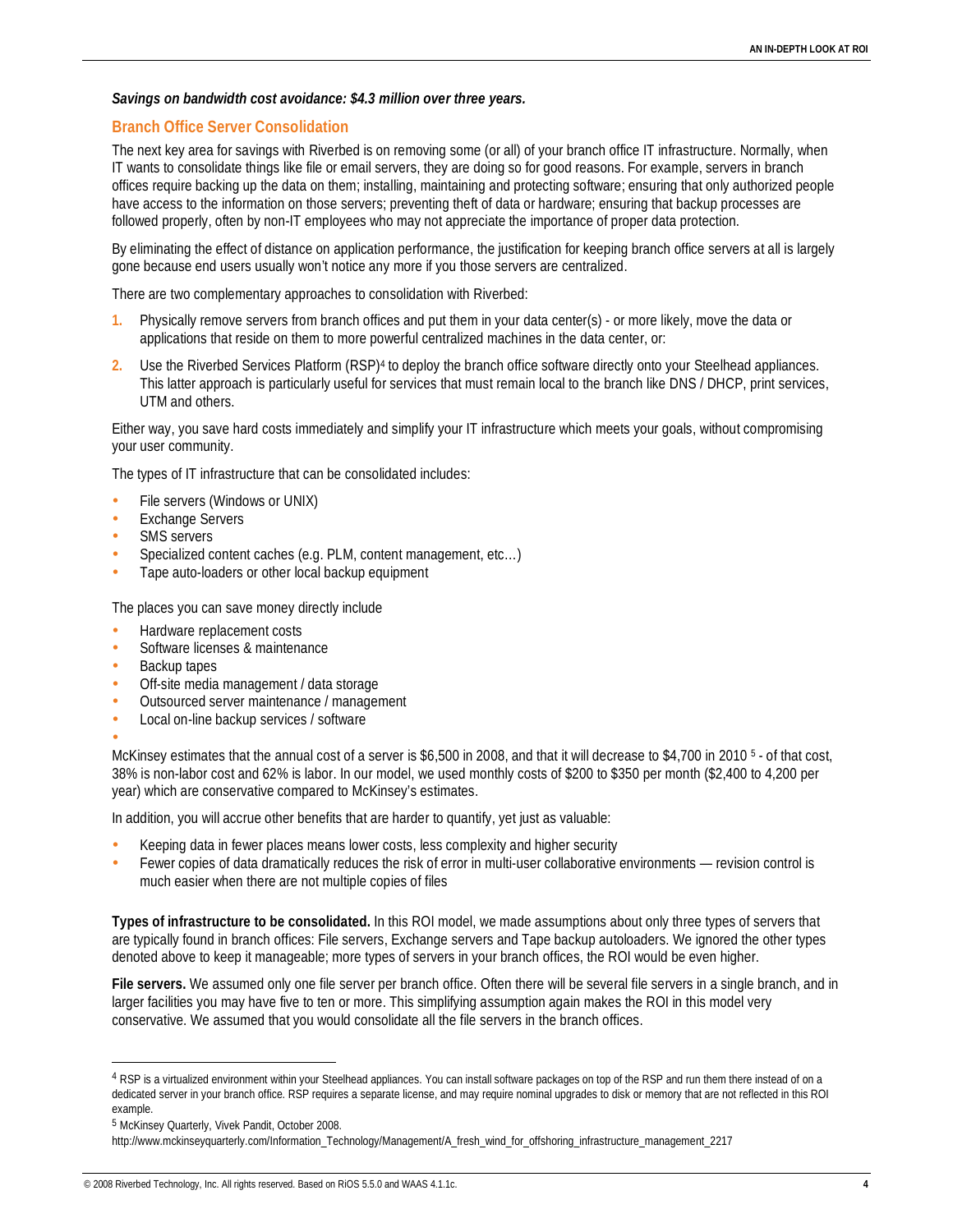**Exchange servers.** We assumed that only the larger offices had Exchange servers — 10 out of the 234 sites. In many customers, they have accumulated dozens of email servers over the years as the business expanded. Again, this is a simplifying assumption.

**Tape backup equipment.** We assumed every site that had a server (all of them) also has local tape backup equipment. Again, we assumed that were it possible, you would rather do backup over the WAN and therefore eliminate all the local tape backup systems. Along with eliminating tape backup equipment, you also eliminate the cost of the actual tapes, and the cost of the offsite media storage and management. You also eliminate the risk of tapes being lost along with sensitive or confidential data about your business or even worse, your customers.

Power Savings. According to the US government, the average commercial cost for electricity in the US is \$0.076 per KWH.<sup>6</sup> Commercial servers consume between 100 and 5,000 watts7, depending on whether they are low end, mid-range or high end scientific computers — we assumed for the purposes of this model an average consumption of 250 watts. By eliminating branch office servers and moving the functionality to existing centralized machines, a significant reduction in worldwide power can be realized, which translates directly into savings. In this model, we saw \$73,000 per year in power savings alone. In the model, we did not include cooling cost savings, which would be incremental to power savings.

#### *Total savings from IT consolidation: \$4.5 million over three years.*

#### **Capital Replacement**

Another key area of benefit is avoiding capital replacement. Obviously if you consolidate data from servers in branch offices, those servers no longer exist and therefore they don't have to be refreshed every three or four years. That cost savings can be significant as well. In our model, we assumed that all the consolidated servers (file, email and backup) that was consolidated would have been replaced, at considerable expense, once over the three year life of the model.

Since that refresh is no longer necessary, that savings goes into the model. We assumed that the replacement cost for servers was \$2,000 for small offices, \$5,000 for mid-sized sites and \$10,000 for larger sites — all reasonable assumptions (hardware only — don't forget that maintaining servers involves significant labor and support expenses). While your numbers may be different, it's likely you will see significant savings from avoiding capital replacement for your branch office infrastructure.

#### *Total savings in avoiding server refresh: \$910,000.*

#### **Quantifiable Application Performance Benefits**

While this ROI model does not capture it, if you have a business with very large numbers of employees using a specific application, the hard ROI for faster application performance can sometimes be huge. Riverbed has a customer with 5,000 call center agents using Siebel CRM, operating 24x7. By deploying Steelhead appliances, they were able to reduce average call handing time (ACHT) by 20 seconds — because of the large number of agents, that translated directly into \$20.5 million in savings on headcount and bandwidth over three years — achieved with a \$3 million investment in Riverbed equipment.

## **Soft Benefits**

As we mentioned, the ROI model did not count any of the soft benefits — many Riverbed customers purchase Steelhead appliances *solely* for those reasons — better collaboration, faster performance, etc… Rather than try to attach a specific value to those benefits, this section just highlights some of the more common ones.

#### **Multi-site collaboration — Key Benefit:** *Up to 100x faster performance for end users.*

Many enterprises rely on teams that are not co-located in the same building or campus. Examples include distributed software development; engineering development teams; consultants who work at client sites; manufacturing operations in developing regions of the world. Using applications like Product Lifecycle Management (PLM), CAD/CAE, document management applications (e.g. SharePoint) that are data-intensive can be very painful over long distance links with limited bandwidth. Your end users will be able to reduce product development cycles, reduce the time to collaborate, get more time to focus on what's important, and spend much less time every day waiting for data to be sent or arrive.

#### **Better Revision Control — Key Benefit:** *Keep only one copy of documents in one place.*

Companies that rely on distributed collaboration confront the revision control problem all the time. While content management or document management systems are very effective a dealing with the issue in a LAN environment, when a WAN is involved the performance often degrades considerably. To make it work in those circumstances many companies end up deploying replicated systems, content caches or using manual processes to pre-position content around the world — and that leads to errors

 <sup>6</sup> http://www.eia.doe.gov/cneaf/electricity/epm/table5\_6\_a.html

<sup>7</sup> http://enterprise.amd.com/Downloads/svrpwrusecompletefinal.pdf